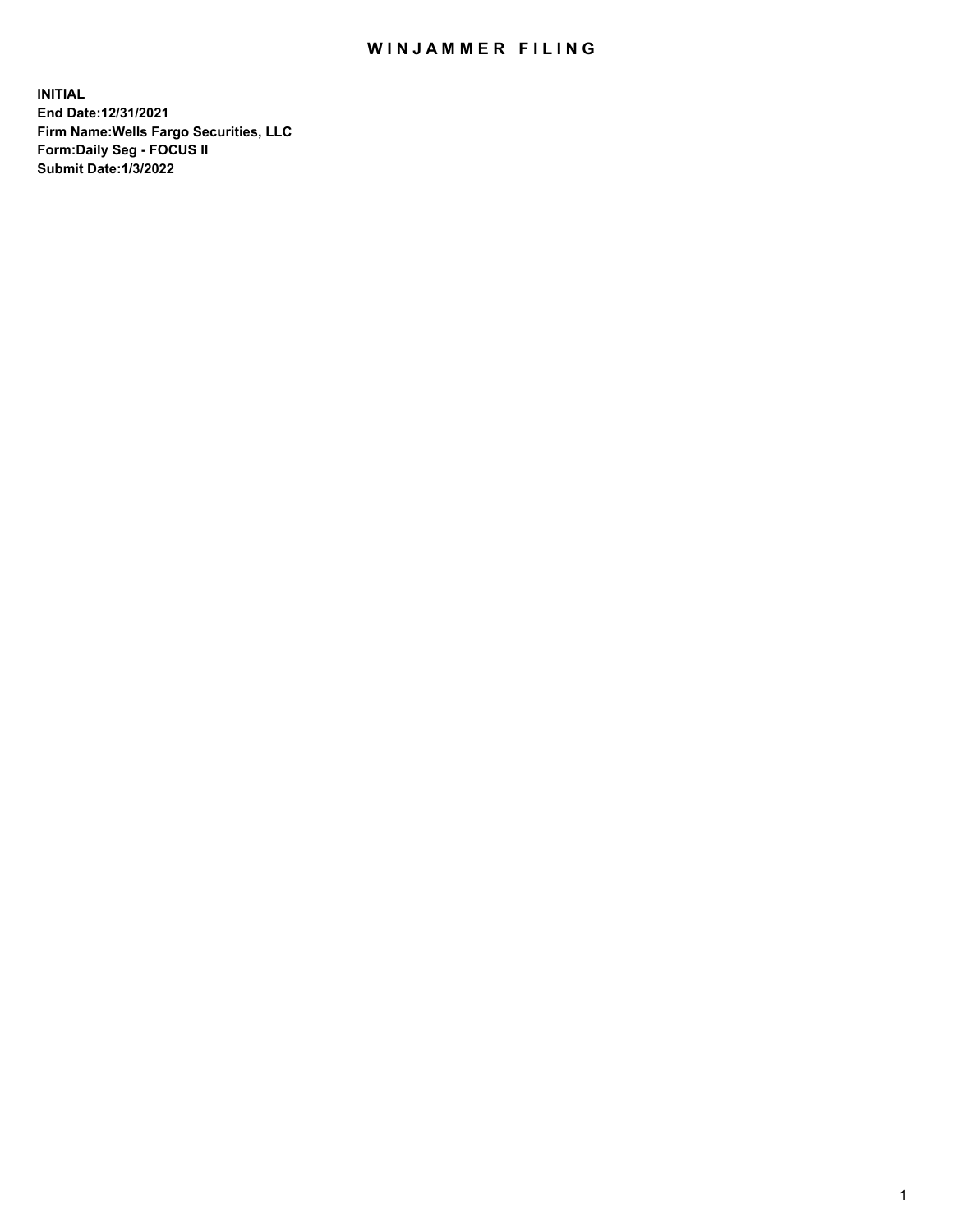**INITIAL End Date:12/31/2021 Firm Name:Wells Fargo Securities, LLC Form:Daily Seg - FOCUS II Submit Date:1/3/2022 Daily Segregation - Cover Page**

| Name of Company                                                                                                                                                                                                                                                                                                               | <b>Wells Fargo Securities LLC</b>                |
|-------------------------------------------------------------------------------------------------------------------------------------------------------------------------------------------------------------------------------------------------------------------------------------------------------------------------------|--------------------------------------------------|
| <b>Contact Name</b>                                                                                                                                                                                                                                                                                                           | <b>James Gnall</b>                               |
| <b>Contact Phone Number</b>                                                                                                                                                                                                                                                                                                   | 917-699-6822                                     |
| <b>Contact Email Address</b>                                                                                                                                                                                                                                                                                                  | james.w.gnall@wellsfargo.com                     |
| FCM's Customer Segregated Funds Residual Interest Target (choose one):<br>a. Minimum dollar amount: ; or<br>b. Minimum percentage of customer segregated funds required:% ; or<br>c. Dollar amount range between: and; or<br>d. Percentage range of customer segregated funds required between:% and%.                        | 115,000,000<br><u>0</u><br>0 <sub>0</sub><br>0 Q |
| FCM's Customer Secured Amount Funds Residual Interest Target (choose one):<br>a. Minimum dollar amount: ; or<br>b. Minimum percentage of customer secured funds required:%; or<br>c. Dollar amount range between: and; or<br>d. Percentage range of customer secured funds required between:% and%.                           | 30,000,000<br><u>0</u><br>00<br>0 <sub>0</sub>   |
| FCM's Cleared Swaps Customer Collateral Residual Interest Target (choose one):<br>a. Minimum dollar amount: ; or<br>b. Minimum percentage of cleared swaps customer collateral required:%; or<br>c. Dollar amount range between: and; or<br>d. Percentage range of cleared swaps customer collateral required between:% and%. | 340,000,000<br><u>0</u><br>0 <sup>0</sup><br>0 Q |

Attach supporting documents CH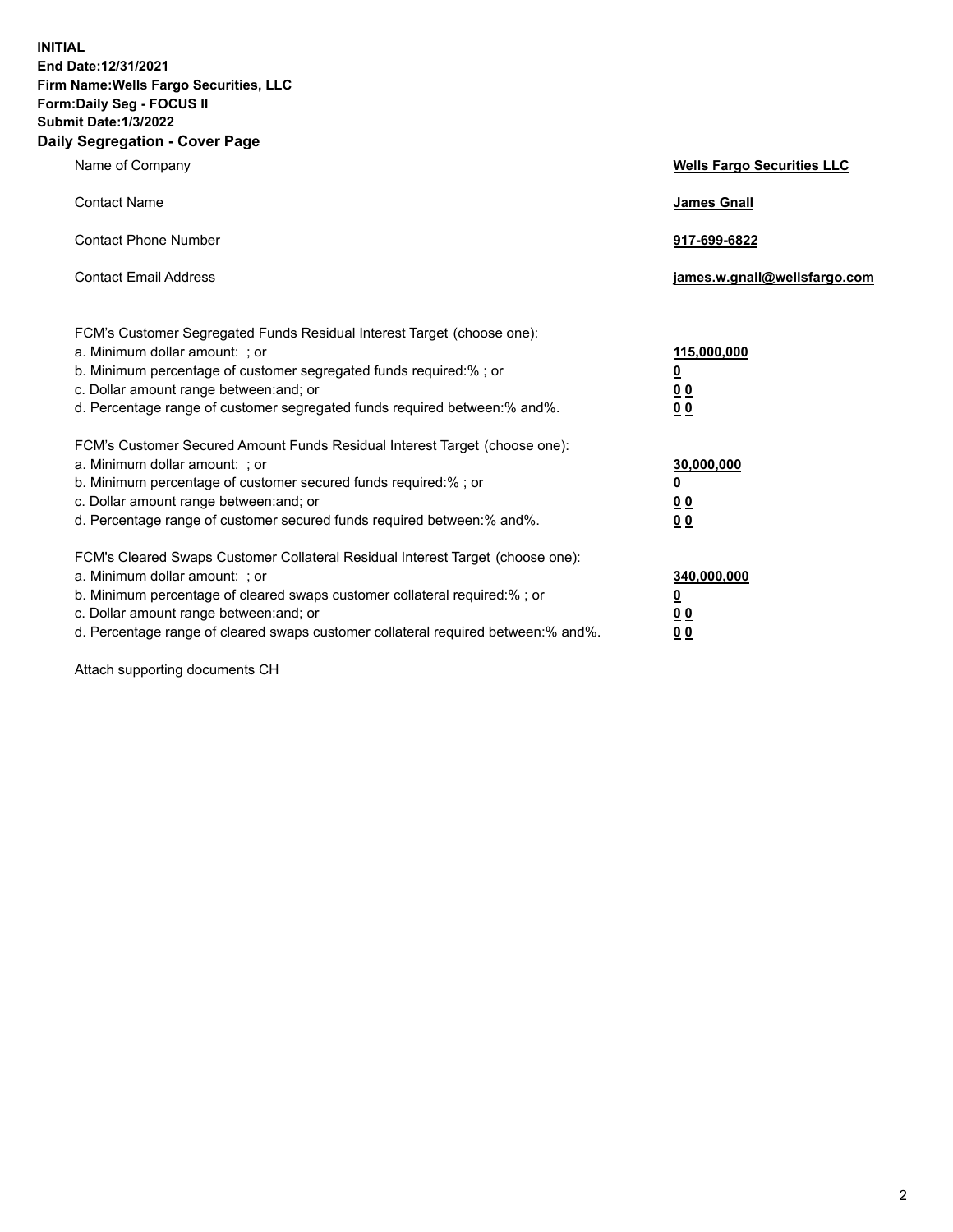**INITIAL End Date:12/31/2021 Firm Name:Wells Fargo Securities, LLC Form:Daily Seg - FOCUS II Submit Date:1/3/2022 Daily Segregation - Secured Amounts** Foreign Futures and Foreign Options Secured Amounts Amount required to be set aside pursuant to law, rule or regulation of a foreign government or a rule of a self-regulatory organization authorized thereunder **0** [7305] 1. Net ledger balance - Foreign Futures and Foreign Option Trading - All Customers A. Cash **185,863,141** [7315] B. Securities (at market) **198,446,245** [7317] 2. Net unrealized profit (loss) in open futures contracts traded on a foreign board of trade **46,895,746** [7325] 3. Exchange traded options a. Market value of open option contracts purchased on a foreign board of trade **3,172** [7335] b. Market value of open contracts granted (sold) on a foreign board of trade **0** [7337] 4. Net equity (deficit) (add lines 1. 2. and 3.) **431,208,304** [7345] 5. Account liquidating to a deficit and account with a debit balances - gross amount **61,604** [7351] Less: amount offset by customer owned securities **-59,945** [7352] **1,659** [7354] 6. Amount required to be set aside as the secured amount - Net Liquidating Equity Method (add lines 4 and 5) **431,209,963** [7355] 7. Greater of amount required to be set aside pursuant to foreign jurisdiction (above) or line 6. **431,209,963** [7360] FUNDS DEPOSITED IN SEPARATE REGULATION 30.7 ACCOUNTS 1. Cash in banks A. Banks located in the United States **90,607,463** [7500] B. Other banks qualified under Regulation 30.7 **18,741,538** [7520] **109,349,001** [7530] 2. Securities A. In safekeeping with banks located in the United States **132,795,299** [7540] B. In safekeeping with other banks qualified under Regulation 30.7 **0** [7560] **132,795,299** [7570] 3. Equities with registered futures commission merchants A. Cash **56,980,634** [7580] B. Securities **75,654,813** [7590] C. Unrealized gain (loss) on open futures contracts **-7,967,220** [7600] D. Value of long option contracts **3,172** [7610] E. Value of short option contracts **0** [7615] **124,671,399** [7620] 4. Amounts held by clearing organizations of foreign boards of trade A. Cash **0** [7640] B. Securities **0** [7650] C. Amount due to (from) clearing organization - daily variation **0** [7660] D. Value of long option contracts **0** [7670] E. Value of short option contracts **0** [7675] **0** [7680] 5. Amounts held by members of foreign boards of trade A. Cash **-41,964,119** [7700] B. Securities **180,069,635** [7710] C. Unrealized gain (loss) on open futures contracts **45,119,018** [7720] D. Value of long option contracts **0** [7730] E. Value of short option contracts **0** [7735] **183,224,534** [7740] 6. Amounts with other depositories designated by a foreign board of trade **0** [7760] 7. Segregated funds on hand **0** [7765] 8. Total funds in separate section 30.7 accounts **550,040,233** [7770] 9. Excess (deficiency) Set Aside for Secured Amount (subtract line 7 Secured Statement Page 1 from Line 8) **118,830,270** [7380] 10. Management Target Amount for Excess funds in separate section 30.7 accounts **30,000,000** [7780]

11. Excess (deficiency) funds in separate 30.7 accounts over (under) Management Target **88,830,270** [7785]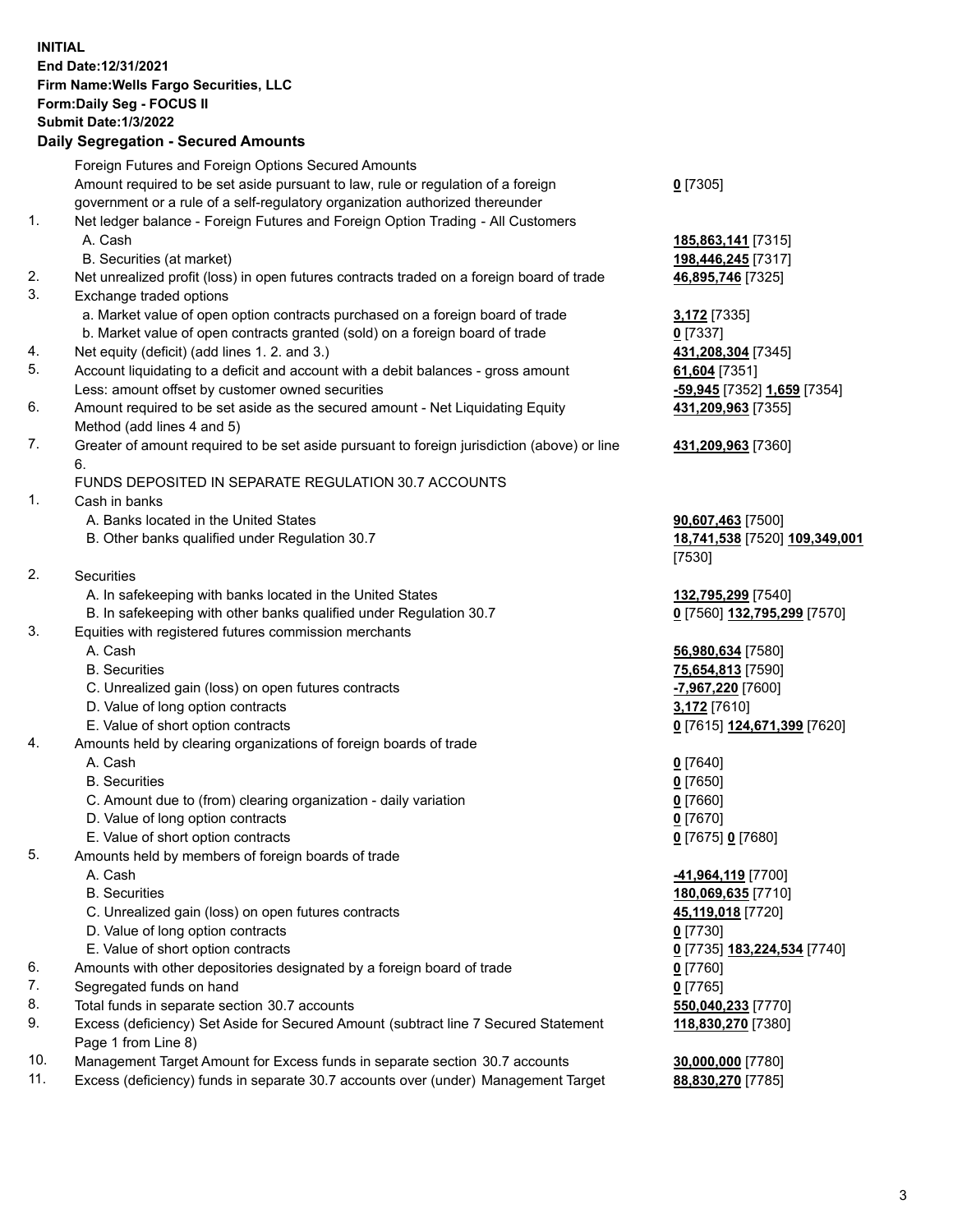**INITIAL End Date:12/31/2021 Firm Name:Wells Fargo Securities, LLC Form:Daily Seg - FOCUS II Submit Date:1/3/2022 Daily Segregation - Segregation Statement** SEGREGATION REQUIREMENTS(Section 4d(2) of the CEAct) 1. Net ledger balance A. Cash **2,909,725,960** [7010] B. Securities (at market) **2,129,272,958** [7020] 2. Net unrealized profit (loss) in open futures contracts traded on a contract market **356,303,879** [7030] 3. Exchange traded options A. Add market value of open option contracts purchased on a contract market **1,010,754,877** [7032] B. Deduct market value of open option contracts granted (sold) on a contract market **-1,023,113,799** [7033] 4. Net equity (deficit) (add lines 1, 2 and 3) **5,382,943,875** [7040] 5. Accounts liquidating to a deficit and accounts with debit balances - gross amount **104,971,549** [7045] Less: amount offset by customer securities **-101,384,827** [7047] **3,586,722** [7050] 6. Amount required to be segregated (add lines 4 and 5) **5,386,530,597** [7060] FUNDS IN SEGREGATED ACCOUNTS 7. Deposited in segregated funds bank accounts A. Cash **206,441,628** [7070] B. Securities representing investments of customers' funds (at market) **660,213,226** [7080] C. Securities held for particular customers or option customers in lieu of cash (at market) **217,088,186** [7090] 8. Margins on deposit with derivatives clearing organizations of contract markets A. Cash **2,784,348,549** [7100] B. Securities representing investments of customers' funds (at market) **199,485,428** [7110] C. Securities held for particular customers or option customers in lieu of cash (at market) **1,912,184,772** [7120] 9. Net settlement from (to) derivatives clearing organizations of contract markets **-25,835,409** [7130] 10. Exchange traded options A. Value of open long option contracts **1,010,754,877** [7132] B. Value of open short option contracts **-1,023,113,799** [7133] 11. Net equities with other FCMs A. Net liquidating equity **0** [7140] B. Securities representing investments of customers' funds (at market) **0** [7160] C. Securities held for particular customers or option customers in lieu of cash (at market) **0** [7170] 12. Segregated funds on hand **0** [7150] 13. Total amount in segregation (add lines 7 through 12) **5,941,567,458** [7180] 14. Excess (deficiency) funds in segregation (subtract line 6 from line 13) **555,036,861** [7190] 15. Management Target Amount for Excess funds in segregation **115,000,000** [7194] 16. Excess (deficiency) funds in segregation over (under) Management Target Amount **440,036,861** [7198]

Excess